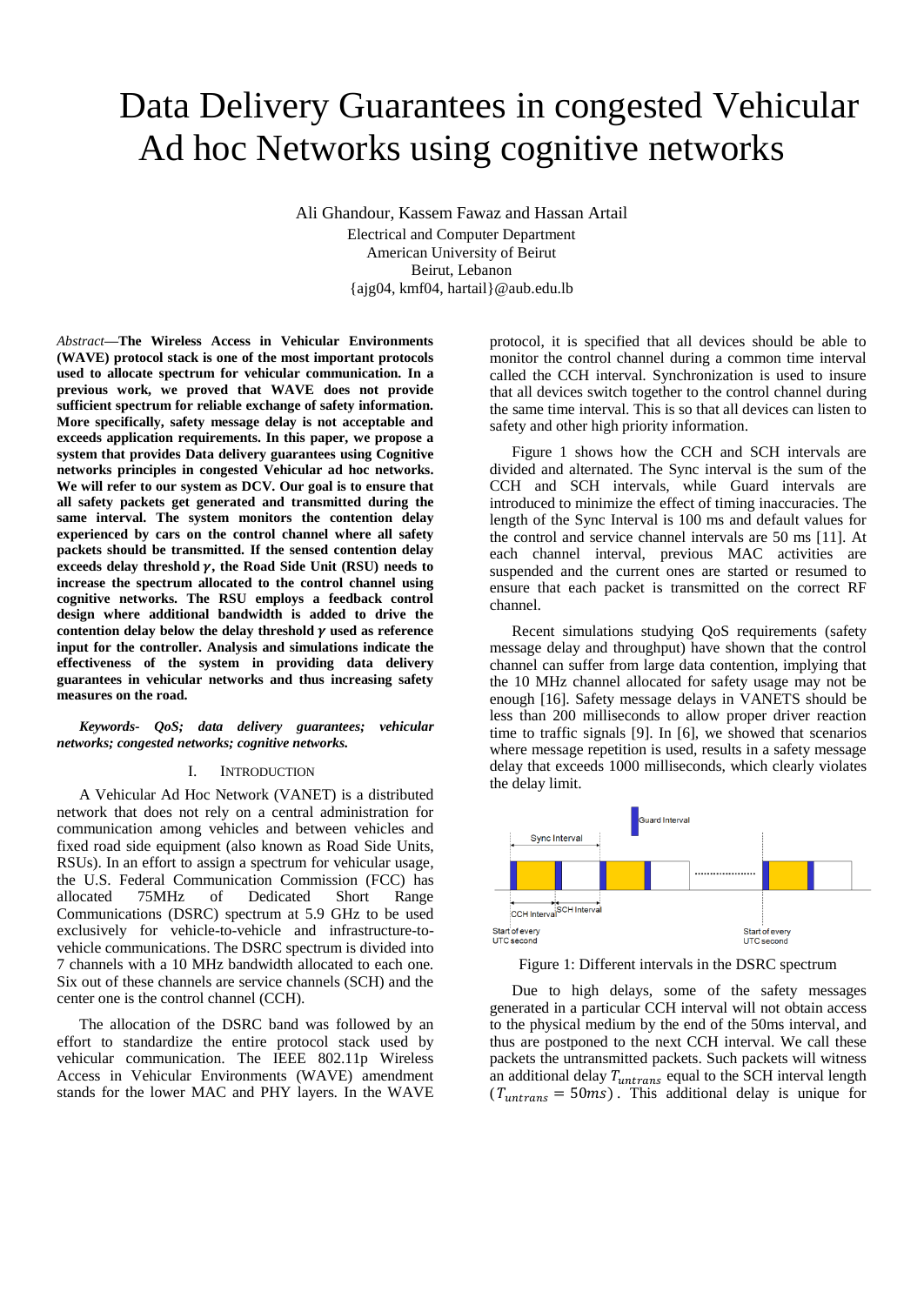DSRC and is due to the employed time synchronization mechanism. Our goal is to reduce the number of untransmitted packets to zero, and provide data delivery guarantees in environments where the traffic load exceeds the channel capacity. The presented system uses cognitive networking principles to dynamically increase the spectrum allocated to the control channel to effectively reduce the number of untransmitted packets to zero.

# II. PROBLEM DEFINITION AND RELATED WORK

To assess the performance of safety applications over the existing 802.11p protocol, we should consider two parameters of the 10 MHz control channel, mainly the safety message access delay and packet reception rate. Safety message delay is defined as the average delay a packet experiences until successfully received at the destination. Packet reception rate on the other hand is defined as the ratio of the number of packets successfully received to the total number of packets transmitted. According to [20], the probability of message delivery failure in a vehicular network should be less than 0.01. Packet reception rate values obtained in the literature and from our results in [6] show that the packet reception rate falls well below the expected value of 0.99. This suggests that the 10MHz allocated to the DSRC control channel cannot provide performance guarantees under realistic road and traffic conditions. Some researchers suggested that non-safety use of DSRC ought to be severely restricted during peak hours of traffic to insure that automotive safety is not compromised [16]. However, such solutions for spectrum scarcity could impact the commercial side of DSRC. Other researchers have proposed some enhancements to the existing safety applications using repetition schemes [9][14][17], whereby the sender repeats the transmission of the safety message several times to increase the reliability of safety communications. It is shown in [14] that such a scheme would in fact increase the probability of reception rate to above 99%, making safety communications reliable over the control channel. However, repetition incurs additional traffic on the control channel, which can cause delays that are greater than 200 ms [6].

Safety message delay can be considered as the sum of the average queuing delay in the higher MAC layer, the average contention delay due to car contention with other cars for channel access, the average transmission delay, and the average propagation delay. It can be safely assumed that the average propagation delay is negligible while the average transmission delay is fixed. Moreover in [18], it is shown that the average queuing delay is determined by both the mean and the variance of the contention delay. It follows that the average contention delay at Node *i*  $E[d_i^c]$  is the dominant delay component. Hence, any QoS-aware protocol needs only to ensure that the contention delay is below the applications' requirements.

Several approaches have attempted to provide data delivery guarantees in ad hoc network. Measurement-based admission control protocols were proposed in VMAC [3] and SWAN [2], but have been proven unsuccessful [19]. The works in [12] and [13] suggest centralized scheduling

protocols, but such mechanisms normally incur high message overhead and thus are not feasible in ad hoc networks. Scheduling algorithms that provide delay guarantees by varying contention window sizes have been proposed in [1] and [18]. The authors in [18] who propose the Distributed Delay Allocation (DDA) algorithm argue that the average contention delay is a function of the contention window size. Hence, they designed DDA to allocate different contention window sizes to different flows to ensure that their delay requirements are satisfied. However, when the total requirements of the real-time flows exceed the network capacity, DDA diverges, proving that in such situations no scheduling algorithm can provide QoS guarantees.

Cognitive Radio has been applied in several architectures in VANETs, mainly in [21][22][23][24]. In [21], the authors consider the application of cognitive radio in VANETs to alleviate varying radio channel conditions. They use the CCH to exchange information about the spectrum status at the SCHs. The sender can check the status of the channels at the receiver and decide which SCH to use to improve spatial reusability by having nodes communicating at different channels. The authors in [22] focus on the exploitation of the predictable vehicle mobility to identify spectrum holes of the TV spectrum on the road and use them to extend the channel by exchanging spectrum tables between the nodes. In [23] the authors also propose a distributed vehicle sensing coordination framework that exploits the role of some nodes to guide the sensing. Finally, the authors in [24] apply Belief Propagation techniques to combine different sensing observations coming from other vehicles. However, these approaches do not scale to broadcast scenarios, the integral part of safety message transmission; also they don't adapt extra bandwidth according to channel load which is the main contribution of this paper. In summary there is no work that attempts to provide QoS guarantees for safety messages by applying cognitive radio for DSRC.

# III. SYSTEM MODEL

# *A. Overview of Contention Delay*

The contention delay  $E[d_i^c]$  is the difference between the time that the packet becomes at the head of the MAC layer queue and when it gains access to the physical medium and starts transmission. The medium access mechanism of IEEE 802.11 specifies that when a packet arrives at the MAC from the upper layer, the status of the channel should be checked. If the channel is sensed idle for a period equal to DIFS, the station randomly selects a backoff timer (time slot) within a backoff window and derived from a uniform distribution over the interval  $[0, CW - 1]$ , where CW is a value between  $[CWmin, CWmax]$ . The backoff timer is decreased only when the medium is idle: whenever the station senses the medium to be busy, it pauses its timer until the medium is found idle again, after which the station waits for a DIFS and continuously decrements its timer. When the timer expires, the station is authorized to access the medium and transmit.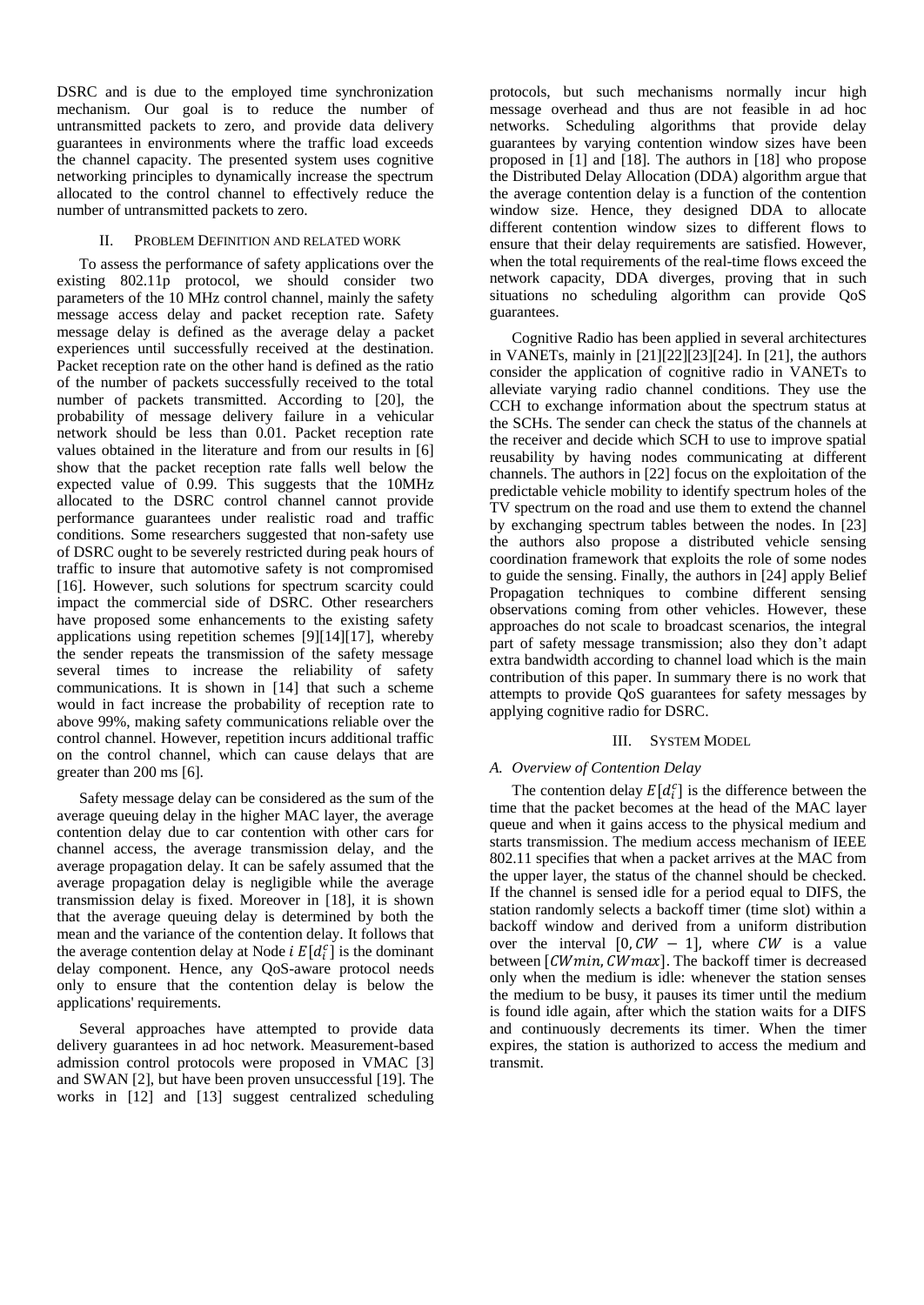As we have mentioned, it is shown that the message delay is mostly dependent on the contention delay. An equation for the contention delay is provided in [18]:

$$
E[d_i^c] = DIFS + \{E[w_i]\epsilon + E[m_i]T_d\}p_i^b \quad (1)
$$

The term  $w_i$  is the number of backoff slots and  $\epsilon$  stands for backoff slot time.  $m_i$  is the number of data packets transmitted by the neighboring nodes during the node backoff process (causing pauses of the backoff timer), and  $T_d$  is the duration of a successful data transmission. Finally,  $p_i^b$  is the probability that a packet at Node *i* having  $n_i$ neighbors sees a busy state upon arrival. This probability is also defined in [18] as follow:

$$
p_i^b = \sum_{j \in n_i} \alpha_{j,i} \frac{\lambda_j}{B_j} + \frac{\lambda_i}{B_i} \quad (2)
$$

where  $\lambda_j$  is the average packet arrival rate at Node j,  $B_j$  is the physical channel transmission rate at Node  $j$  and  $\alpha_{j,i}$  is a positive discount factor between 0 and 1.

## *B. Busy State Probability*

Algorithms for data delivery in the literature assumes that the network load does not exceed maximum channel capacity:  $E[\lambda_i] < E[B_i]$ . This assumption does not hold in congested networks such as the DSRC control channel, as we have argued in section II. Our first contribution towards providing data delivery guarantees in congested networks is by introducing changes to formula (2) to account for congested situations:

$$
p_i^b = \begin{cases} \sum_{j \in n_i} \alpha_{j,i} \frac{\lambda_j.S}{B_j} + \frac{\lambda_i.S}{B_i} & \text{if } E[\lambda_i] < E[B_i] \\ \beta & \text{otherwise} \end{cases} \tag{3}
$$

where Srepresnts the payload size and is added for unit consistency, while  $\beta$  is a positive value between 0 and 1.

The probability  $p_i^b$  is directly proportional to the traffic in the system, where it can be argued that when  $E[\lambda_j] > E[B_j]$ ,  $\beta$  should be close to 1 since the channel is busy most of the time. However, to decide on an exact value for  $β$ , scenarios with two different bitrates: 3 Mbps and 6Mbps were devised. Simulations were based on the network simulation software ns2.34, which includes support for IEEE 802.11p. For each scenario, the number of nodes in the network was increased to generate additional traffic in the system, whereby each node broadcasts one 800-bytes safety message during the CCH interval. Each scenario is repeated 1000 times and average values were taken. The value of  $p_i^b$  is plotted against the number of nodes in Figures 2 and 3, where  $p_i^b$  was computed as the fraction of medium busy time over total simulation time.

Based on Figures 2 and 3, we can see that the average busy state probability  $p_i^b$  tends toward 1 when the system suffers from data contention. Given that the limits in the two cases were approximately 0.96 and 0.94, as one could notice in the figures, we can assign  $\beta$  in equation (3) a preliminary value of 0.95. Actually, this value turns to be accurate when

measuring contention delay, as will be shown in the next subsection. However, to get a more accurate value, a mechanism is implemented in our proposed system to adaptively tune  $\beta$  to network conditions, as we will also discuss later.



Figure 2:  $p_i^b$  versus number of nodes with 3Mbps bitrate



Figure 3:  $p_i^b$  versus Number of Nodes with 6Mbps Bitrate

#### *C. Model Verification*

With the changes we made to the busy state probability, we need now to prove the correctness of Eq. (1). We modified the implementation of mac-802\_11Ext in ns2 to be able to measure the values  $w_i$  and  $m_i$  and accordingly compute the contention delay. We call this the theoretical contention delay. On the other hand, this delay can be measured in ns2 directly from the packets log file by obtaining the difference of the MAC time and the physical time. We refer to this as the actual contention delay. If the two delay values match, we could claim that equations (1) and (3) can be used to evaluate the revised contention delay model.

We developed a scenario where the payload size is fixed to 800 bytes and the number of nodes is 100 cars. In fact, it is suggested in [15] that the message size would reach 800 bytes after adding security features to it. The considered bitrate values were 3, 6, 12 and 24 Mbps. Again, each scenario is repeated and average values were recorded.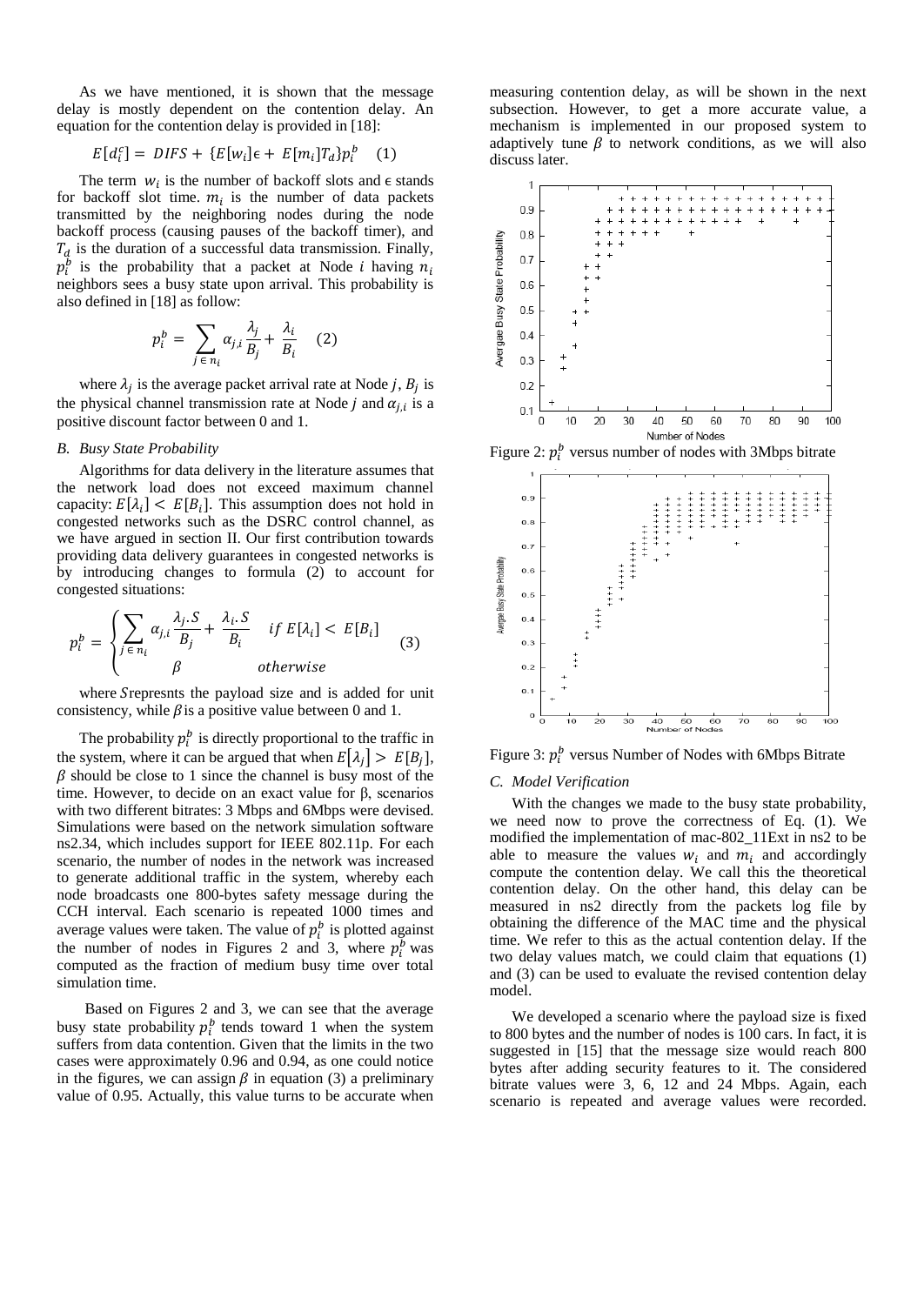Figure 4 shows the theoretical contention delay while Figure 5 shows the actual contention delay. The plots show almost a perfect match between the theoretical and actual contention delay revealing that the revised model in (3) is accurate. We should note that a similar validation was missing in [18], where the model was assumed valid without proper verification.



Figure 4: Theoretical Average Contention Delay versus Bitrate.



Figure 5: Actual Average Contention Delay versus Bitrate.

#### IV. DCV

#### *A. Cognitive Networks*

In this work we propose DCV, a system that provides Data delivery guarantees using Cognitive networks in Vehicular ad hoc networks. The system extends the control channel bandwidth to the additional white band indicated by the cognitive radio mechanism. A cognitive network inherits its properties from the concept of cognitive radio, which, in addition to its awareness and adaptive capabilities, can use previous knowledge relying on learning and acquired experience to adapt to a non predefined scenario [10]. The cognitive radio technology is based on the notion of utilizing open spectrum in the space, time, and frequency dimensions that until now have been unavailable [8]. The FCC Spectrum Policy Task Force recommended in its report on November 2002 to adopt cognitive radio as a method for additional spectrum access [7]. The main idea of cognitive radio is to periodically sense the radio spectrum, intelligently detect occupancy and usage in the spectrum, and finally make the decision to adjust its radio parameters to opportunistically communicate over spectrum holes of the primary system.

# *B. System Description*

DCV implements a cognitive network to offer cars on the roads additional spectrum from the TV band that is typically underutilized [5]. The TV spectrum primary usage is static by nature as it is limited to licensed transmission towers, which makes it an ideal candidate for usage for safety message. It is highly unlikely that a piece of TV spectrum that has been free for a considerable amount of time on a certain place to be dynamically used by primary users. The increase in the CCH spectrum should reduce delays and cause practically all safety packets to be transmitted during the same CCH in which it was generated. Thus the number of untransmitted packets should also drop toward zero. The overall objective is for making car communication to be more reliable for improving road safety.

The major components of the DCV system are the vehicles and the Road Side Units (RSUs). The system works as follow: A car will be assigned a set of TV channels to monitor their power levels, and every short distance (e.g., 20m) the car will generate and store a record containing the values shown in Table 1, in addition to its location coordinates and a timestamp. When a car enters the transmission range of an RSU, an exchange of information will occur. The car provides the RSU with its next hop RSU along its predicted path, with all the records stored since the interaction with the previous RSU on its path. The RSU maintains updated tables, one for each next hop RSU. Each table contains the id of the next hop RSU, the estimated contention locations along the path till this next hop RSU, and the corresponding additional spectrum allocated. The last two fields are described later in this section. The general format of the table is depicted in Table 2, where a contention location denotes a range covering the distance between two coordinate points on the road.

Table 1. Car gathered data during interval *i* at region *r*.

| $W_{r,i,j}$  | number of backoff slots for each transmitted safety packet j   |
|--------------|----------------------------------------------------------------|
| $m_{r,i,j}$  | number of pauses during the transmission of safety packet j    |
| $tx_{r,i}$   | number of sent safety packets at the end of CCH                |
| $s_{r,i}$    | payload size of all sent safety packets                        |
| $p_{r,i}^b$  | busy state probability at region $r$ during interval $\hat{i}$ |
| $pl_{r,v,h}$ | power level measured for TV channel $\nu$ at SCH interval $h$  |

The RSU determines the next hop RSU received from the car, and accordingly, forwards to this car the corresponding table it maintains whose entries were computed and transmitted by the next hop RSU. This next hop RSU had computed the additional spectrum entries from data relayed from cars that have passed by it. The car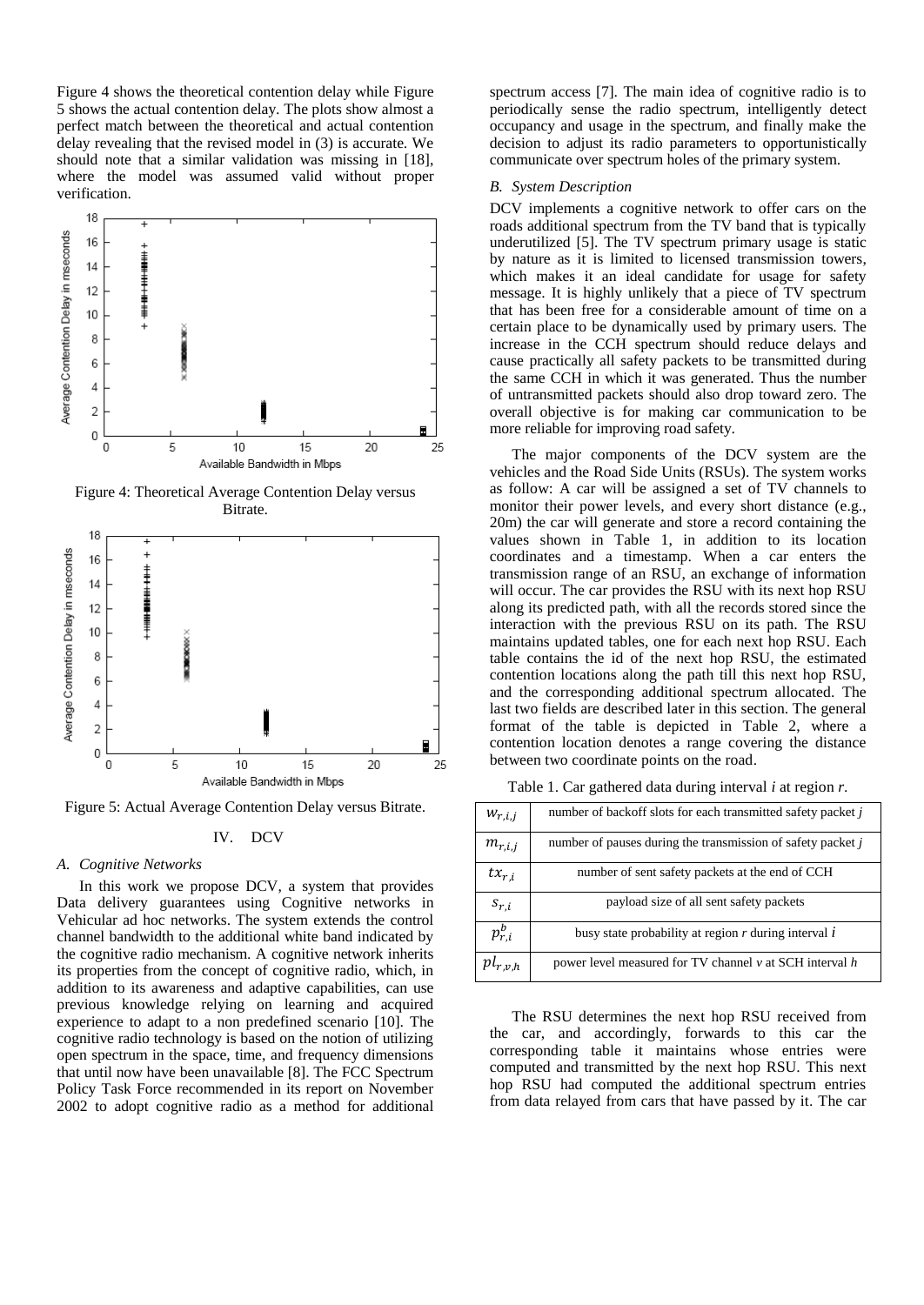will now have the necessary information indicating the predicted data contention locations along its path till the next hop RSU with the associated additional spectrum at these locations. The car will then extend the control channel according to the received information (i.e., additional spectrum at given locations along the way). The car then performs first a fast sensing to guarantee that the additional spectrum is indeed free at the moment of transmission. On the other hand, the car should not worry about other cars not receiving its messages, since all cars possess the same table and should be listening on the same extended control channel at the specified locations which provides synchronization of all vehicles on the additional spectrum.

|  |  | Table 2. Format of the RSU table forwarded to cars. |  |
|--|--|-----------------------------------------------------|--|
|--|--|-----------------------------------------------------|--|

| <b>Next RSU</b>       |                              |  |  |  |  |
|-----------------------|------------------------------|--|--|--|--|
| Contention Location 1 | <b>Additional Spectrum 1</b> |  |  |  |  |
| $\cdots$              | $\cdots$                     |  |  |  |  |
| Contention Location h | <b>Additional Spectrum h</b> |  |  |  |  |
|                       |                              |  |  |  |  |

![](_page_4_Figure_3.jpeg)

Figure 6: Interaction between vehicles and RSU.

When, an RSU receives contention information from  $n$ cars providing measurements for region  $r$ , it calculates an estimate for contention delay using equation (1) and generate estimates for free TV spectrum from the power measurements. The RSU basically averages the data relayed by the cars to get an estimate for  $E[w_i]$ ,  $E[m_i]$ , average payload size S and  $\beta$  and plug them into (1). The sequence diagram in Figure 6 elaborates system functionalities.

If the estimate contention delay  $\hat{E}[d_i^c]$  exceeds the contention delay threshold  $\gamma$  (which we will derive in the next subsection), we say that the region  $r$  suffers from data contention and additional bandwidth should be added to relieve contention. We should extend the control channel by the amount of bandwidth that guarantees that the contention delay is below  $\gamma$ . The RSU uses a feedback controller to

decide on the amount of required additional bandwidth to use.

The output of this process is a table that specifies regions suffering from data contention and the needed additional bandwidth to relieve contention. The passing cars will be able to perform regular operation sending on and listening to the extended control channel.

# *C. Contention delay threshold*

A main operation of the system is to determine the areas along the road that suffer from data transmission contention. We define a contention delay threshold  $\gamma$ . If the contention delay at a location  $r$  of the road exceeds  $\gamma$ , we claim that the region suffer from data contention.

To derive  $\gamma$ , recall that the control channel interval length is 50 ms. The number of sent packets in these 50 ms is:

$$
N * \lambda * \frac{50}{1000} = \frac{N\lambda}{20} \text{ packets} \quad (4)
$$

where N is the number of vehicles in the scenario and  $\lambda$ is the average packet arrival rate in packets per second. For the sake of this derivation, we assume that all the nodes have the same average packet arrival rate and that packet size S and offered bitrates  $B_{offered}$  are fixed.

Moreover, if we neglect propagation delay and queuing delay, the total incurred delay in the system will be due to contention delay  $E[d^c]$  and transmission delay  $E[T_d]$ . This delay should not exceed the 50 ms interval. Thus, the following inequality holds:

$$
\frac{N\lambda}{20}\left[E[d^c] + E[T_d]\right] \le 0.05 \quad (5)
$$

Transmission delay is equal to the packet size divide by the bitrate since we assume S and  $B_{offered}$  are fixed:

$$
E[T_d] = E\left[\frac{S}{B_{offered}}\right] = \frac{S}{B_{offered}}
$$
 (6)

Then, we have the following lower and upper bound for contention delay:

$$
0 \le E[d^c] \le \frac{1}{N\lambda} - \frac{S}{B_{offered}} \quad (7)
$$

Let's define  $\gamma$  to be the threshold contention delay that satisfies the upper bound in (7).  $\gamma$  is the maximum contention delay that can be tolerated in the system:

$$
\gamma = \max(E[d^c]) = \frac{1}{N\lambda} - \frac{S}{B_{offered}} \text{ seconds } (8)
$$

As we have mentioned, safety messages have tight delay constraints. If the message is not transmitted during the interval where it was generated and is postponed till the next CCH interval, an additional delay  $T_{untrans}$  equal to the SCH interval length (  $T_{untrans} = 50$ ms) will be incurred. Moreover, packets delayed to the next CCH will encounter a high probability of collisions at the start of the control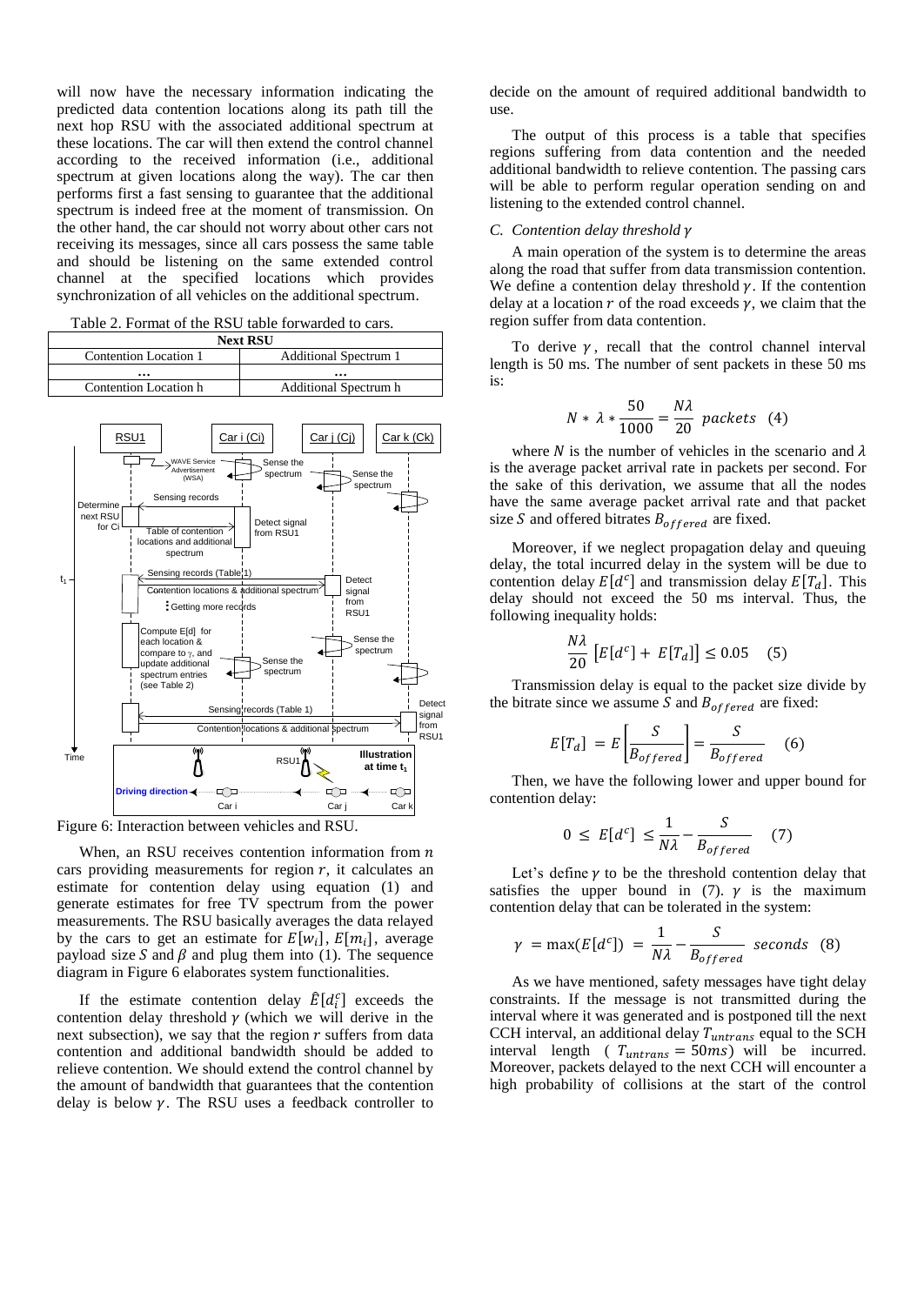channel interval due to contention with accumulated frames ready to be sent from other nodes [4].

It follows from this discussion that our objective is to guarantee that all safety packets in vehicular environment are generated and transmitted during the same control channel interval. This objective is achieved if the value of  $\gamma$ is greater or equal to zero and the estimate contention delay  $\hat{E}[d_i^c]$  is below  $\gamma$ . To calculate  $\gamma$ , the RSU needs to have knwoldge about the number of nodes in the system, the average packet arrival rate for each node and the payload of each transmitted packet. Thus calculating  $\gamma$  is not practical and may impose additional overhead to the network already congested.

The alternative we use here is the following: A close look to (5) shows us that  $\gamma$  is negative when the time needed to transmitted the packets is greater than then 50 ms. Then to have a total delay less than 50ms, we need a theoretical negative contention delay. For example, if  $S =$ 800 bytes,  $N = 100$ ,  $\lambda = 20$  and  $B = 3Mbps$ , the total transmission delay is 213 ms which is much greater than 50ms. In such a situation,  $\gamma = -1.63$  ms < 0 while real contention delay in the system is 12.7 ms and 44% of the packets were untranmitted. However for a scenario with the same parameters but changing *B* to 12*Mbps*,  $v =$  $-0.033$  ms and the real contention delay is 2ms ad the number of untransmitted packets drops to 6%.

We can easily deduce from the above discussion that increasing *B* leads to increasing  $\gamma$ . When  $\gamma$  approaches zero, the system is able to deliver more and more packets and the number of untransmitted packets decreases dramatically.

![](_page_5_Figure_4.jpeg)

Figure 7: Feedback Loop Controller used to extend the control channel

Thus to achieve our goal of having zero untransmitted packets, we need to drive the estimate contention delay  $\hat{E}[d_i^c]$  as much as close to zero. Thus, the delay threshold we need for contention delay is zero ( $\gamma = 0$ ). The estimate contention delay  $\hat{E}[d_i^c]$  is compared to zero; if it is greater than zero, we assume the road suffers from contention and additional bandwidth should be added. To decide on how much additional bandwidth to add, the RSU uses a feedback loop controller. The input is the estimate contention delay  $\hat{E}[\hat{d}_i^c]$  and the reference zero. If  $\hat{E}[d_i^c]$  exceeds zero, additional bandwidth is assigned to the passed cars incrementally to decrease  $\widehat{E}[d_i^c]$ . The feedback loop controller is shown in Figure 7. The controller assigns the minimum needed additional bandwidth to alleviate data

contention in an efficient way that maximizes the utilization of the white spectrum.

## V. EXPERIMENTAL RESULTS

To simulate the architecture we suggest in this work, we will assume the following scenario where the bitrate equals 3Mbsp, the payload size is 800 bytes and the number of cars is 100. Each car is broadcasting once during the 50ms control channel interval (  $\lambda = 20$  packets/s ). This information is used to describe the channel load. Note that the number of cars is fixed without loss of generality as the channel load is the metric that matters in this context. Channel load can be varied by varying the number of cars, packet size, or transmission frequency. We gathered using ns2 the data in Table 1 that the cars will relay to the RSU. We used these data to calculate  $\hat{E}[d_i^c]$  using equation (1). If  $\hat{E}[d_i^c]$  is greater than zero, the controller at the RSU assigns additional bandwidth incrementally with steps of 3 MHz. If the contention delay remains high, the RSU assigns additional 6 MHz. Finally, in large data contention, if the previous added bandwidth was not enough, the RSU assigns additional 12 MHz of white TV spectrum. Although the TV spectrum spans 400MHz, and is underutilized [22] [5], it might happen that nodes won't find the needed bandwidth available. Should this rare scenario occur, nodes can resort to service channels that must be free during CCH interval as suggested in [21], or use the system as is on the control channel. Table 3 shows the simulation results for the above described scenario. When the estimated contention delay becomes close to zero, the percentage of untransmitted packets tends towards zero also and thus the RSU stops adding additional bandwidth.

Table 3. System Simulation Result

| Offered   | Estimate                | Percentage    | Decision on            |  |  |  |  |
|-----------|-------------------------|---------------|------------------------|--|--|--|--|
| Bandwidth | <b>Contention Delay</b> | Untransmitted | <b>Additional Band</b> |  |  |  |  |
| 3 Mbps    | $12.76 \text{ ms}$      | 44.18 %       | 3 Mbps                 |  |  |  |  |
| 6 Mbps    | $6.76$ ms               | 18.78 %       | 6 Mbps                 |  |  |  |  |
| 12 Mbps   | $0.05$ ms               | 0.44%         | 0 Mbps                 |  |  |  |  |

#### VI. CONCLUSION

In this paper, we introduced DCV, a system that is able to provide data delivery guarantees in congested VANET. The goal of the system is to guarantee that all packets are generated and transmitted during the same interval. The system detects data contention region in the network using the sensed contention delay. If the contention delay exceeds the delay threshold, the RSU extends incrementally the spectrum allocated for the control channel using cognitive networks principles. Simulations show the effectiveness of our system in reducing the number of untransmitted packets to zero, thus improving safety conditions at the roads. This work is continuing, where near future effort will focus on designing an infrastructureless system that will realize a true cognitive Vehicle Ad hoc Network, where cars communicate directly with each other to measure, process, and adapt to contention conditions by appropriately extending the control channel into white TV channels.